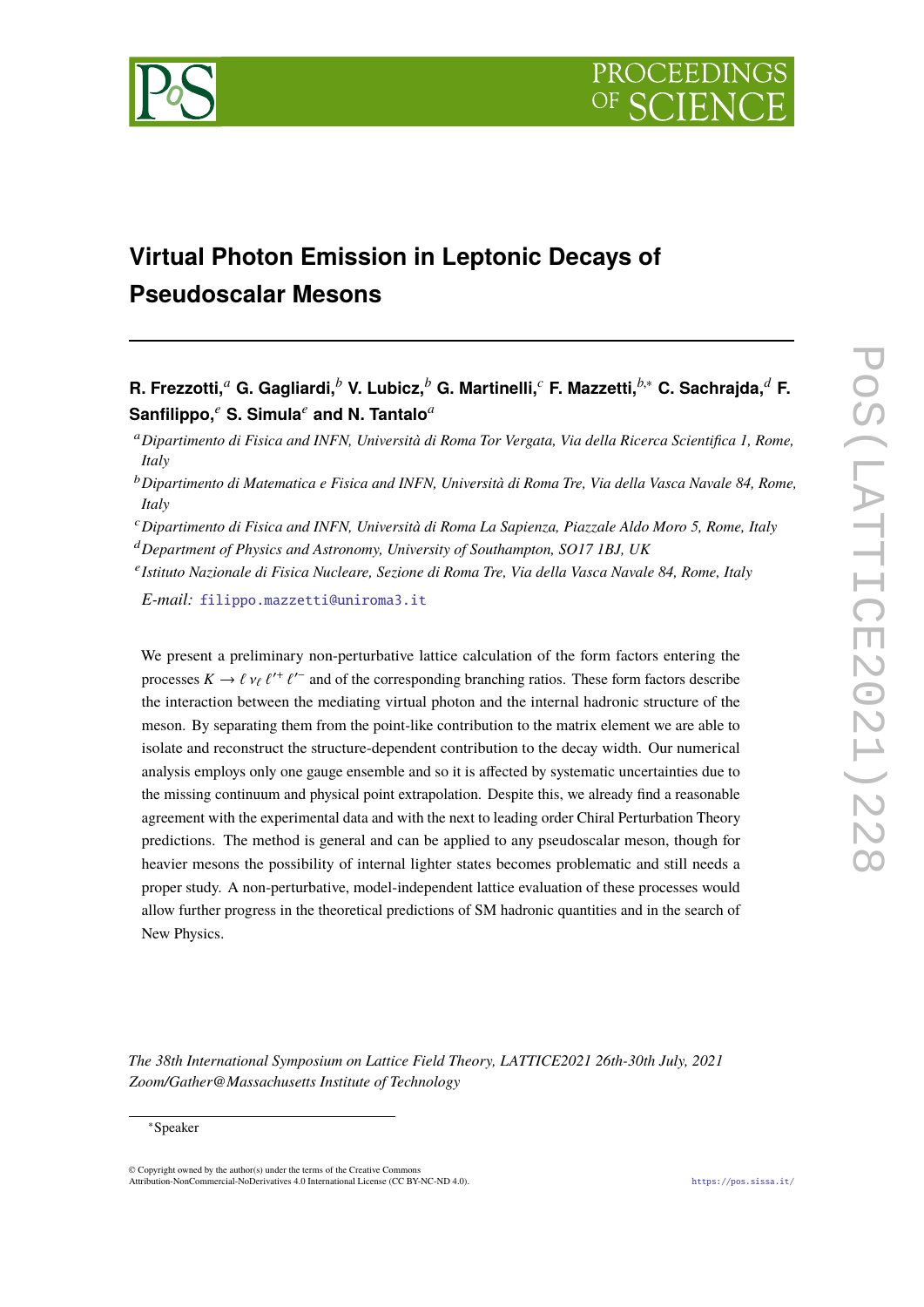# **1. Introduction**

 $P \to \ell \nu_{\ell} \ell^{\prime +} \ell^{\prime -}$  decays, where *P* is a pseudoscalar meson, are suppressed processes, the width of which starts at the second order in  $\alpha_{em}$ . For this reason, a precise Standard Model (SM) theoretical mediation is a gravital start to reason in the mass a gravitation is a gravitation of the start of the start of th prediction is a crucial step, together with precise experimental measurements, to identify small hypothetical New Physics (NP) effects. From the theoretical point of view, the computation of the decay rate requires the knowledge of four hadronic form factors, that depend on the invariant masses of the two leptonic pairs  $\ell' v_\ell$  and  $\ell'^+ \ell'^-$ . They describe the interaction between the virtual photon<br>and the internal hadronic structure of the descripe meson. These structure dependent (SD) form and the internal hadronic structure of the decaying meson. These structure dependent (SD) form factors, and their contribution to the decay rate, are the only actually relevant quantities that need to be evaluated and compared to the experiments. Indeed, the contributions coming from the lepton Bremsstrahlung and from the meson point-like approximation are already well known and the meson decay constant is the only hadronic parameter needed to evaluate them. At present, for kaon decays the theoretical knowledge of the SD form factors comes from Chiral Perturbation Theory (ChPT), which has been used at next to leading order (NLO) to estimate their value and their contribution to the branching ratios in [\[1\]](#page-10-0). It is worth noticing that at NLO order in ChPT form factors are constants. For heavy mesons ChPT does not apply, and the one theoretical prediction is presented in [\[2\]](#page-10-1) for *B* decays, where a Vector Meson Dominance model has been used. The prediction for the  $B^+ \to \mu^+ \nu_\mu \mu^+ \mu^-$  branching ratio of [\[2\]](#page-10-1), however, is almost four times larger than the experimental<br>unner limit obtained in [2]. In this context, it is also that a non-netwhative, model independent  $\mu_{\mu}$   $\mu_{\mu}$  are context and  $\mu_{\mu}$  and  $\mu_{\mu}$  are context, it is clear that a non-perturbative, model independent lattice evaluation of the SD form factors is essential. For kaon decays it would allow to test the ChPT predictions, to study the momentum dependence of the form factors and to increase the precision with which they are known now. For heavy mesons a lattice computation is even more necessary, since we can not rely on ChPT. At the present, the only lattice study of these processes has been recently presented in [\[4\]](#page-10-3), where a method to compute  $K \to \ell \nu_{\ell} \ell'^+ \ell'^-$  has been applied to derive<br>the whole hangling actio for different final letters. First if the engly is in [4] is been anly on ang the whole branching ratio for different final leptons. Even if the analysis in [\[4\]](#page-10-3) is based only on one ensemble, with unphysical pion mass, their result are already close to the experimental data and ChPT predictions. However the method implemented in [\[4\]](#page-10-3) does not provide values for the SD form factors and also the SD contribution to the branching ratios is not separated from the point-like contribution. We propose a new strategy to study on the lattice  $P \to \ell \nu_{\ell} \ell^{\prime +} \ell^{\prime -}$  decays, and we can be integrated with a study of leap decays by using an a of the  $N = 2+1+1$  gauge. apply it to perform an exploratory study of kaon decays by using one of the  $N_f = 2 + 1 + 1$  gauge ensembles generated by the European Twisted Mass Collaboration. Our method allows to estimate individually each of the SD form factors entering the amplitude, and to study their dependence on the kinematic variables. With them one can reconstruct separately all the contributions to the branching ratios, namely the purely SD one, the point-like one, and the one coming from the interference between the two. Despite the method being completely general and in principle applicable to any pseudoscalar meson, in practice for heavy mesons some complications arise when the virtuality of the off-shell photon becomes larger then twice the pion mass, namely in the region  $k^2 > 4m_{\pi}^2$ , where  $k$  is the virtual photon four momentum. For the grosset sess the unphysical pion mass, such that  $k$  is the virtual photon four-momentum. For the present case the unphysical pion mass, such that  $m_K < 2m_\pi$ , prevents us from encountering such complications (this is also the case in the analysis presented in [\[4\]](#page-10-3)). This issue, together with a complete study of all the systematic effects (due to discretization, finite volume and unphysical quark masses) will be object of future works.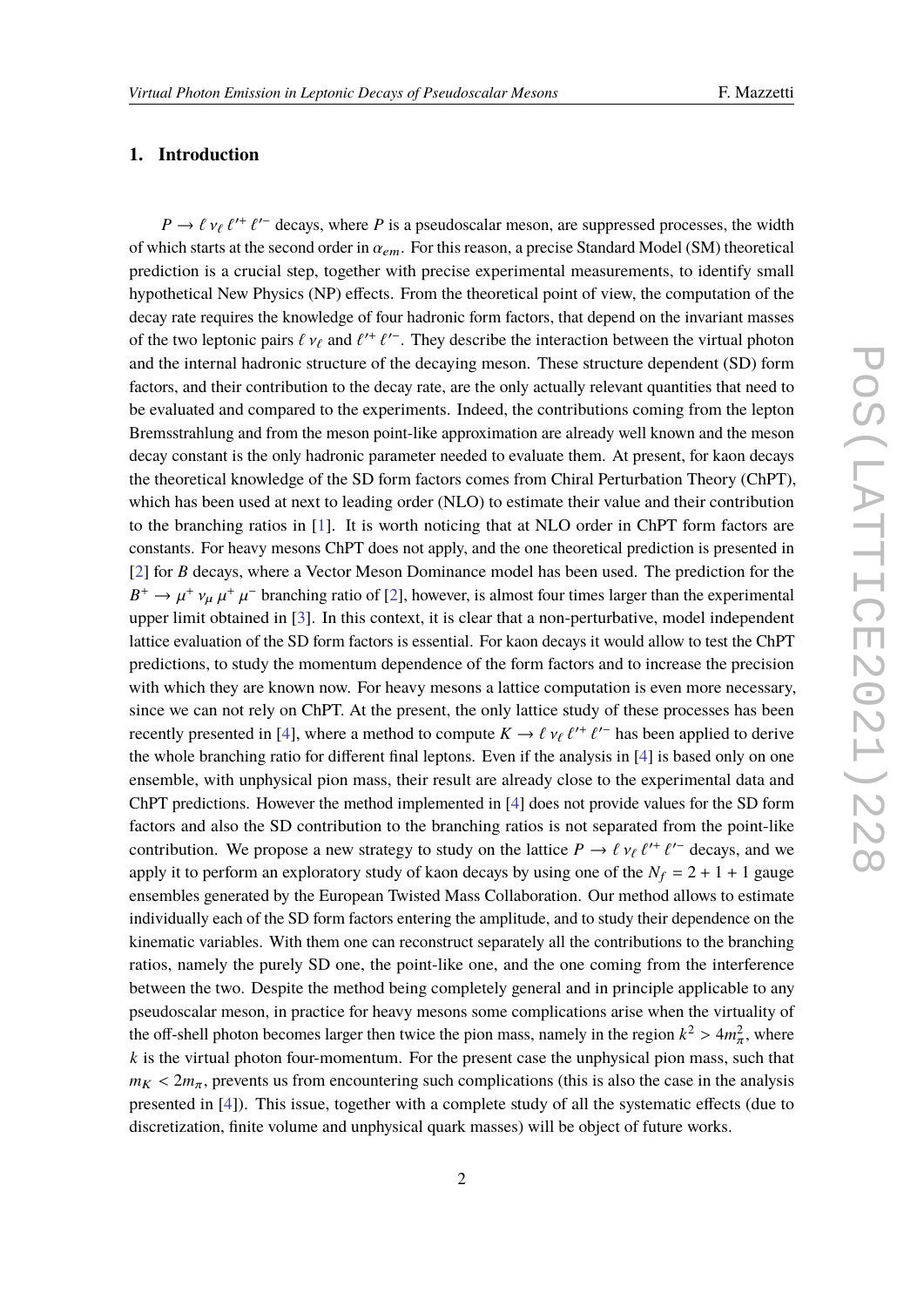<span id="page-2-0"></span>

**Figure 1:** *Diagrams contributing to the process*  $P^+ \to l^+ \nu_l l'^+ l'^-$ .

#### **2. The Hadronic Matrix Element From Lattice Correlator**

At lowest order in the electroweak interaction,  $P^+ \to \ell^+ \nu_\ell \ell^{\prime+} \ell^{\prime-}$  decays are obtained from<br>linear and depicted in Fig. 1. If  $\ell = \ell^{\prime}$ , we also need to consider the diagrams obtained by the diagrams depicted in Fig. [1.](#page-2-0) If  $\ell = \ell'$ , we also need to consider the diagrams obtained by<br>interspecies the two identical shared larters. The diagram 1(b) can readily be computed in interchanging the two identical charged leptons. The diagram [1\(](#page-2-0)b) can readily be computed in perturbation theory, with the meson decay constant as the only required non-perturbative input. In diagram [1\(](#page-2-0)a) the non-perturbative hadronic contribution to the matrix element factorizes, and is encoded in the following tensor:

<span id="page-2-1"></span>
$$
H_{W}^{\mu\nu}(k,p) = \int d^{4}x e^{ik \cdot x} \langle 0|T[J_{\text{em}}^{\mu}(x)J_{W}^{\nu}(0)]|P(p)\rangle , \qquad (1)
$$

where  $J_{em}^{\mu}(x)$  is the electromagnetic current,  $J_{W}^{\nu}$  is the weak current,  $k = (E_{\gamma}, \mathbf{k})$  is the four-<br>momentum of the virtual photon and  $n = (E, n)$  is that of the incoming nearlocal annean *B*. The momentum of the virtual photon and  $p = (E, p)$  is that of the incoming pseudoscalar meson *P*. The meson and photon energies satisfy  $E = \sqrt{m_P^2 + p^2}$  and  $E_\gamma = \sqrt{k^2 + k^2}$ . The hadronic tensor can be decomposed into form factors which are scalar functions encoding the non-perturbative strong dynamics. Following Ref. [\[5\]](#page-10-4), we write:

$$
H_W^{\mu\nu} = H_{\text{pt}}^{\mu\nu} + H_{\text{SD}}^{\mu\nu}, \qquad H_{\text{pt}}^{\mu\nu} = f_P \left[ g^{\mu\nu} - \frac{(2p - k)^{\mu} (p - k)^{\nu}}{(p - k)^2 - m_P^2} \right],
$$
  
\n
$$
H_{\text{SD}}^{\mu\nu} = \frac{H_1}{m_P} \left( k^2 g^{\mu\nu} - k^{\mu} k^{\nu} \right) + \frac{H_2}{m_P} \frac{\left[ (k \cdot p - k^2) k^{\mu} - k^2 (p - k)^{\mu} \right]}{(p - k)^2 - m_P^2} (p - k)^{\nu}
$$
  
\n
$$
+ \frac{F_A}{m_P} \left[ (k \cdot p - k^2) g^{\mu\nu} - (p - k)^{\mu} k^{\nu} \right] - i \frac{F_V}{m_P} \epsilon^{\mu\nu\alpha\beta} k_{\alpha} p_{\beta}.
$$
 (2)

With this decomposition we separate the point-like contribution to the hadronic tensor from the structure-dependent one. The former depends only on the meson decay constant and is obtained by assuming a point-like meson. Instead, the SD contribution describes the interaction between the virtual photon and the hadronic structure of the pseudoscalar meson. The SD form factors,  $H_1$ , *H*<sub>2</sub>, *F*<sub>A</sub> and *F*<sub>V</sub>, are infrared finite and scalar functions of  $k^2$  and  $(p - k)^2$ . The main goal of this lattice study is to compute the SD form factors in order to reconstruct the full matrix element and subsequently the branching ratio for the decay. We do this in a way which separates the point-like contribution from that which depends on the hadronic structure.

On the lattice, correlation functions can only be computed in Euclidean space-time, thus we need to translate the Minkowski Green function to the corresponding Euclidean one by employing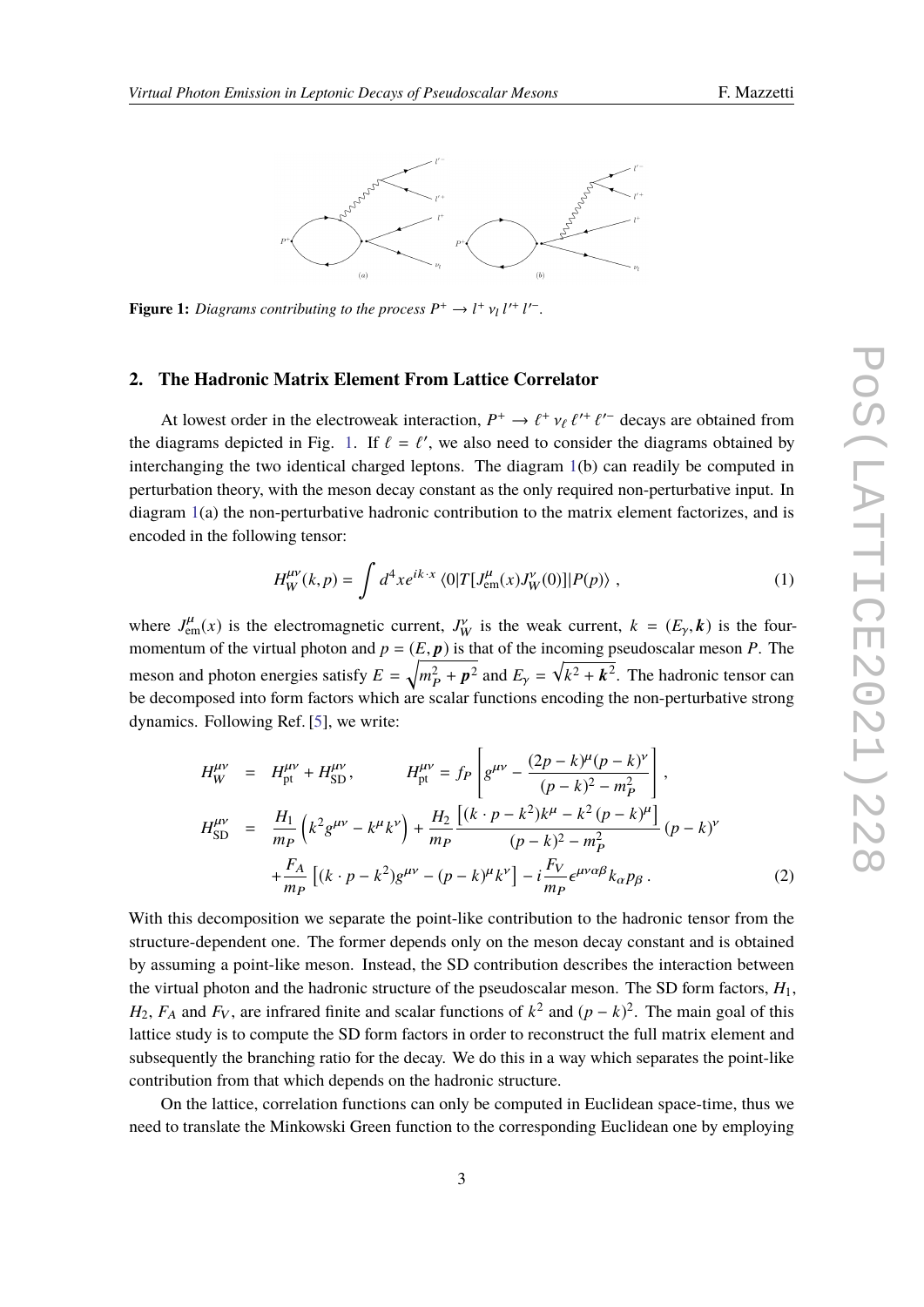the analytical continuation to Euclidean time (also called Wick rotation). This operation can be done without difficulties depending on the analytic structure of the *T*-product in Eq. [\(1\)](#page-2-1): the presence of singularities (poles or cuts) in Minkowski space can prevent the possibility of making a naive Wick rotation. The presence of such singularities implies the existence of intermediate states with energies which are smaller than the external ones, resulting in integrals over the Euclidean time which grow exponentially with the upper limit of integration (the lattice time extension)[\[6\]](#page-10-5). By performing a spectral analysis of the matrix element in Eq. [\(1\)](#page-2-1) we found that internal lighter states do occur when  $k^2 > 4m_{\pi}^2$ , while for  $k^2 < 4m_{\pi}^2$  the Wick rotation can be performed without any obstacle. For now we restrict our numerical analysis to kaon decays with an unphysical pion mass such that  $m_K < 2m_\pi$ , so that the condition  $k^2 < 4m_{\pi}^2$  is always satisfied. In the future we will address the problem in more detail so to extend the mathed also to beguing massens. detail, so to extend the method also to heavier mesons.

On the lattice, with finite space-time volume  $V = L^3 \times T$ , we compute the following three-point correlation function:

<span id="page-3-0"></span>
$$
C_{W}^{\mu\nu}(t, E_{\gamma}, \mathbf{k}, \mathbf{p}) = -i\theta (T/2 - t) \sum_{t_x=0}^{T} \left( \theta (T/2 - t_x) e^{E_{\gamma} t_x} + \theta (t_x - T/2) e^{-E_{\gamma} (T - t_x)} \right) M_{W}^{\mu\nu}(t_x, t; \mathbf{k}, \mathbf{p})
$$

$$
-i\theta(t-T/2)\sum_{t_x=0}^T \left(\theta(T/2-t_x)e^{-E_y t_x} + \theta(t_x-T/2)e^{-E_y(t_x-T)}\right)M_W^{\mu\nu}(t_x,t;\mathbf{k},\mathbf{p}).
$$
 (3)

where

$$
M_W^{\mu\nu}(t_x, t; \mathbf{k}, \mathbf{p}) = T \langle J_W^{\nu}(t) \hat{J}_{em}^{\mu}(t_x, \mathbf{k}) \hat{P}(0, \mathbf{p}) \rangle_{LT}, \qquad (4)
$$

and  $\langle ... \rangle_{LT}$  denotes the average over the gauge field configurations at finite L and T. In the previous formula  $\hat{P}(0, p)$  is the spatial Fourier transform of the interpolating operator for the decaying pseudoscalar meson at time  $t = 0$ , while the renormalised hadronic weak current,  $J_W^{\nu}(t) = J_V^{\nu}(t) - J_A^{\nu}(t)$  is placed at a generic time *t* and at the origin in space. Finally we have the electromagnetic current  $\hat{J}_{em}^{\mu}(t_x, k)$  which carries spatial momentum k. All details about the lattice discretization of the energton that we employed in our numerical englisis can be found in [7] where discretization of the operators that we employed in our numerical analysis can be found in [\[7\]](#page-10-6) where the case of real photon emission has been addressed. Finally we mention that in our analysis we use the so-called electroquenched approximation in which the sea-quarks are electrically neutral.

In order to show that it is possible to extract the hadronic matrix element in Eq.  $(1)$  from the function in Eq. [\(3\)](#page-3-0) we perform a spectral decomposition of  $C_W^{\mu\nu}(t)$ . On the assumption that  $k^2 < 4m_\pi^2$ , we derive the relation

$$
C_{W}^{\mu\nu}(t, E_{\gamma}, k, p) = \Theta(T/2 - t) \frac{e^{-t(E - E_{\gamma})} \langle P|P|0\rangle}{2E} H_{W}^{\mu\nu}(k, p) + \Theta(t - T/2) \frac{e^{-(T - t)(E - E_{\gamma})} \langle 0|P|P\rangle}{2E} [H_{W}^{\mu\nu}(k, p)]^{\dagger} + ...
$$
(5)

where the dots represent the sub leading exponentials, suppressed as  $e^{-\Delta E t}$  or  $e^{-\Delta E(T-t)}$ , where  $\Delta E$ is the positive energy gap between the internal states contributing to the correlator and the external ones. We also see that when  $t > T/2$  the correlator represents the time-reversal of the original process. It is useful to note that, in order to separate the axial and vector form factors, it is enough to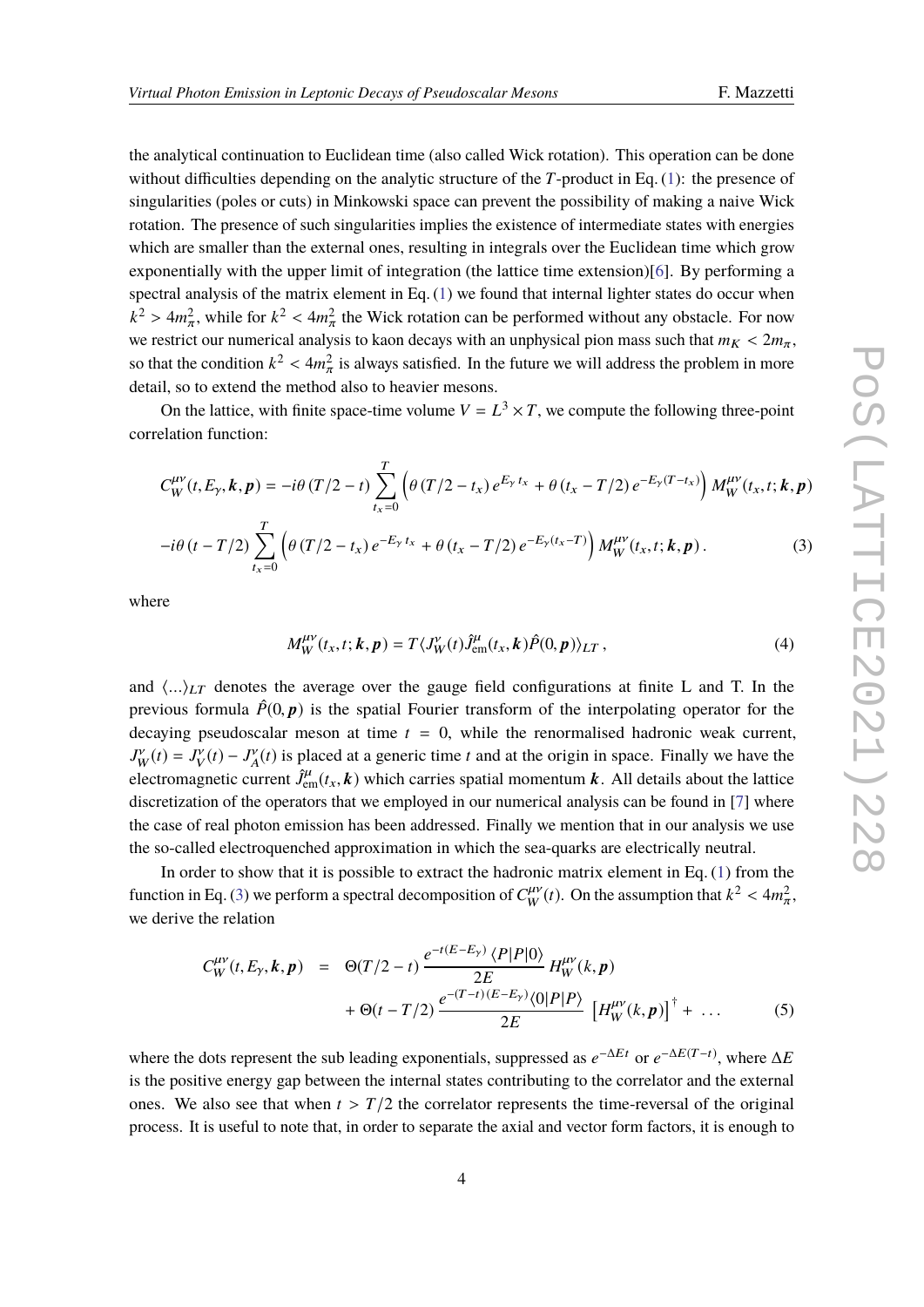compute separately the correlation functions corresponding to the vector,  $C_V^{\mu\nu}(t, E_y, \mathbf{k}, \mathbf{p})$ , and the vector  $C_V^{\mu\nu}(t, E_y, \mathbf{k}, \mathbf{p})$ , and the axial,  $C_A^{\mu\nu}(t, E_\gamma, \mathbf{k}, \mathbf{p})$ , components of the weak current. Moreover, from the properties

$$
\left[H_{A}^{\mu\nu}(k,p)\right]^{\dagger} = H_{A}^{\mu\nu}(k,p), \quad \left[H_{V}^{\mu\nu}(k,p)\right]^{\dagger} = -H_{V}^{\mu\nu}(k,p) \tag{6}
$$

we deduce the following properties of the corresponding correlation functions under time reversal:

$$
C_A^{\mu\nu} (T - t, T/2, E_\gamma, k, p) = C_A^{\mu\nu} (t, T/2, E_\gamma, k, p),
$$
  
\n
$$
C_V^{\mu\nu} (T - t, T/2, E_\gamma, k, p) = -C_V^{\mu\nu} (t, T/2, E_\gamma, k, p).
$$
\n(7)

We use these time reversal properties of the lattice correlators, to either symmetrize or anti-symmetrize the correlators between the two halves  $[0, T/2]$  and  $[T/2, T]$  of the lattice and then we will work just within the first half of the lattice time-extent, where we define

$$
H_L^{\mu\nu}(t,k,p) = \frac{2E}{e^{-t(E-E_\gamma)}\langle P|P|0\rangle} C_W^{\mu\nu}(t,E_\gamma,k,p) = H_W^{\mu\nu}(k,p) + \dots
$$
\n(8)

where the subscript *L* stands for "lattice" and the ellipsis represents the sub-leading exponentials. In this section we have shown how to obtain the hadronic tensor from the lattice correlation function and we now proceed to discuss the extraction of all the SD hadronic form factors and the numerical results we obtained.

#### **3. Numerical Results for the SD Form Factors**

As already stated above, we can study separately the vector and axial components of the weak current. Since there is only one vector form factor,  $F_V$ , the vector component of the matrix element that we isolate from the lattice correlator is simply proportional to it and so we can extract it easily. For the axial form factors we proceed by defining three independent linear combinations of the form factors, where the point-like contribution proportional to  $f<sub>P</sub>$  has been subtracted. Then by inverting the coefficient matrix we are able to single out the three axial form factors  $F_A$ ,  $H_1$  and  $H_2$ . We now proceed to present our numerical results. The simulations have been performed on the *<sup>A</sup>*40.<sup>32</sup> ensemble generated by the ETMC [\[8\]](#page-10-7) with  $N_f = 2 + 1 + 1$  dynamical quark flavors, which has a spatial extent  $L = 32$ , aspect ratio  $T/L = 2$ , and corresponds to a lattice spacing  $a = 0.0885(36)$  fm. The analysis was performed on 100 gauge configurations. The ensemble corresponds to an higherthan-physical pion mass  $m_\pi \approx 320$  MeV, and to a kaon mass  $m_K \sim 530$  MeV. We used twisted boundary conditions [\[9\]](#page-10-8) in order to evaluate the hadronic tensor for a range of values of the photon's spatial momentum k. To probe the region of the phase-space relevant for the four  $K \to \ell \nu_{\ell} \ell^{\prime +} \ell^{\prime -}$ <br>decay shappels, with  $\ell \ell^{\prime} = \ell \nu$  we evaluated the Evalidear three point functions  $C^{W}(\ell, E, \mathbf{I}, \mathbf{r})$ decay channels, with  $\ell$ ,  $\ell' = e$ ,  $\mu$ , we evaluated the Euclidean three-point functions  $C^{\mu\nu}(t, E_{\gamma}, k, p)$ <br>for fitters different values of  $(F, k)$  with  $L_{\gamma}$  (0.0 k) and restricted sure enclusions the laser next for fifteen different values of  $(E_y, k)$ , with  $k = (0, 0, k_z)$ , and restricted our analysis to the kaon rest frame  $p = 0$ . We find it convenient to parametrize the phase space in terms of the two dimensionless parameters  $x_k$  and  $x_q$ , defined as

$$
x_k \equiv \sqrt{\frac{k^2}{m_K^2}}, \qquad x_q \equiv \sqrt{\frac{q^2}{m_K^2}}, \tag{9}
$$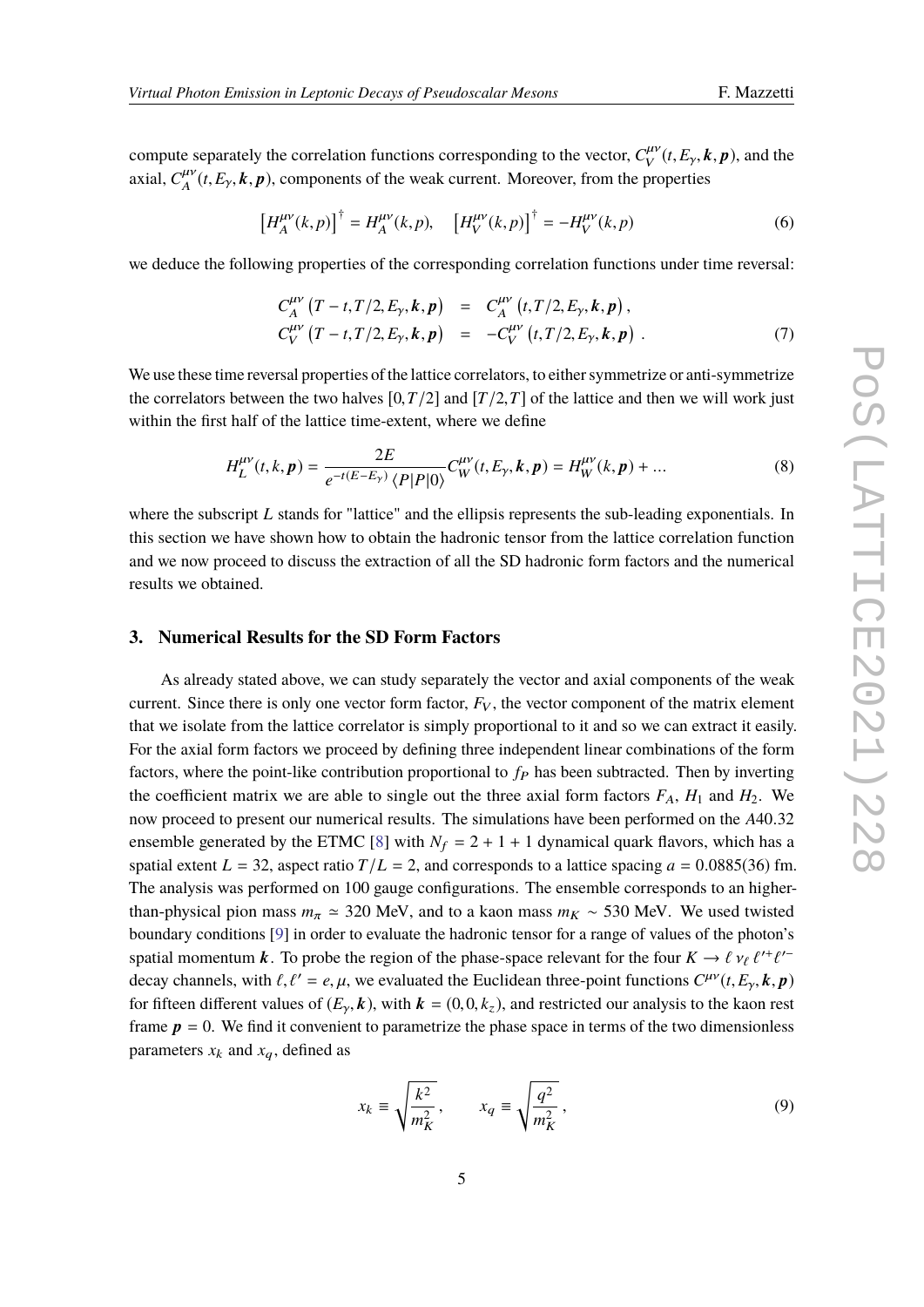<span id="page-5-2"></span>

| F. Mazzetti |  |
|-------------|--|
|-------------|--|

<span id="page-5-0"></span>

| $\begin{array}{ccccccccccccc}\n\text{kin} & 1 & 2 & 3 & 4 & 5 & 6 & 7 & 8 & 9 & 10 & 11 & 12 & 13 & 14 & 15\n\end{array}$ |  |  |  |  |  |  |                                                                                    |
|---------------------------------------------------------------------------------------------------------------------------|--|--|--|--|--|--|------------------------------------------------------------------------------------|
|                                                                                                                           |  |  |  |  |  |  | $x_k$   0.28 0.28 0.28 0.28 0.28 0.41 0.41 0.41 0.41 0.53 0.53 0.53 0.65 0.65 0.77 |
|                                                                                                                           |  |  |  |  |  |  | $x_q$   0.12 0.24 0.36 0.48 0.61 0.12 0.24 0.36 0.48 0.12 0.24 0.36 0.12 0.24 0.12 |

**Table 1:** *List of the values of x*<sup>k</sup> *and x*<sup>q</sup> *corresponding to the fifteen simulated kinematic configurations.*

which are nothing but the invariant masses of the lepton-antilepton and of the lepton-neutrino pairs, normalized over the kaon mass  $m_K$ . In term of the lepton masses  $m_\ell, m_{\ell'}$ , the physical ranges for the values of  $n$ , and  $n$ , are given by values of  $x_k$  and  $x_q$  are given by

$$
\frac{2m_{\ell'}}{m_K} \le x_k \le 1 - \frac{m_{\ell}}{m_K}, \qquad \frac{m_{\ell}}{m_K} \le x_q \le 1 - x_k. \tag{10}
$$

The numerical values of  $x_k$  and  $x_q$  are reported in Tab. [1.](#page-5-0)

In Fig. [2,](#page-7-0) we show a collection of the renormalized estimators  $\overline{H}_1(t, x_k, x_a)$ ,  $\overline{H}_2(t, x_k, x_a)$ ,  $\overline{F}_A(t, x_k, x_a)$ ,  $\overline{F}_V(t, x_k, x_q)$  for a specific kinematic. In each figure, the shadowed region indicates the result of a constant fit in the corresponding time interval. The precision achieved is in most of the kinematics very good and typically of order of five to ten percent. In order to evaluate the decay rate, we decided to fit the lattice form factors, employing two different fitting ansatzes to describe their dependence on  $x_k$  and  $x_k$ , which are:

$$
F_{\text{poly}}(x_k, x_q) = a_0 + a_k x_k^2 + a_q x_q^2 + a_{kq} x_k^2 x_q^2, \quad F_{\text{pole}}(x_k, x_q) = \frac{A}{\left[ \left( 1 - R_k x_k^2 \right) \left( 1 - R_q x_q^2 \right) \right]} \tag{11}
$$

The first one is a simple second order polynomial in  $x_k^2$  and  $x_q^2$ , where  $a_0, a_k, a_q$  and  $a_{kq}$  are free<br>fitting nonprotone while the second fitting function has a pole like structure where A, B, and B fitting parameters, while the second fitting function has a pole-like structure where  $A$ ,  $R_k$  and  $R_q$ are free fitting parameters. The resulting fitting curves, along with the lattice data and with the ChPT prediction, are shown, for all four form factors  $H_1, H_2, F_A$  and  $F_V$ , in the panels of Fig. [3](#page-8-0) as a function of  $x_q$  at fixed  $x_k$ . The quality of the fit is in all cases very good, with the reduced  $\chi^2$  being<br>cluster expellent has an a. The fit personators corresponding to the polynomial and to the poly like fit always smaller than one. The fit parameters corresponding to the polynomial and to the pole-like fit are collected in Tab. [2.](#page-6-0) As evident for the figure, our results are reasonably consistent with the ChPT prediction<sup>[1](#page-5-1)</sup>.

#### **4. Branching Ratios Numerical Results**

From the knowledge of the hadronic tensor  $H_W^{\mu\nu}$ , the  $K^+ \to \ell^+ \nu_l \ell^{\prime +} \ell^{\prime -}$  decay rate is obtained integrating over the phase space of the final leptons and neutrino, the unpolarized squared amplitude  $\sum_{\text{spins}} |\mathcal{M}|^2$ , where  $\mathcal M$  is given by

<span id="page-5-3"></span>
$$
\mathcal{M}(p_{\ell^{r+}}, p_{\ell^{r-}}, p_{\ell^{+}}, p_{\nu_{\ell}}) = -\frac{G_F}{\sqrt{2}} V_{us}^* \frac{e^2}{k^2} \overline{u}(p_{\ell^{r-}}) \gamma_{\mu} v(p_{\ell^{r+}}) \left[ f_K L^{\mu}(p_{\ell^{r+}}, p_{\ell^{r-}}, p_{\ell^{+}}, p_{\nu_{\ell}}) - H_{SD}^{\mu \nu}(p, q) l_{\nu}(p_{\ell^{+}}, p_{\nu_{\ell}}) \right] ,
$$
\n(12)

<span id="page-5-1"></span><sup>1</sup>The next to leading order ChPT prediction for the form factors can be found in [\[1\]](#page-10-0) and at this order they are almost constant with respect to the exchanged momenta.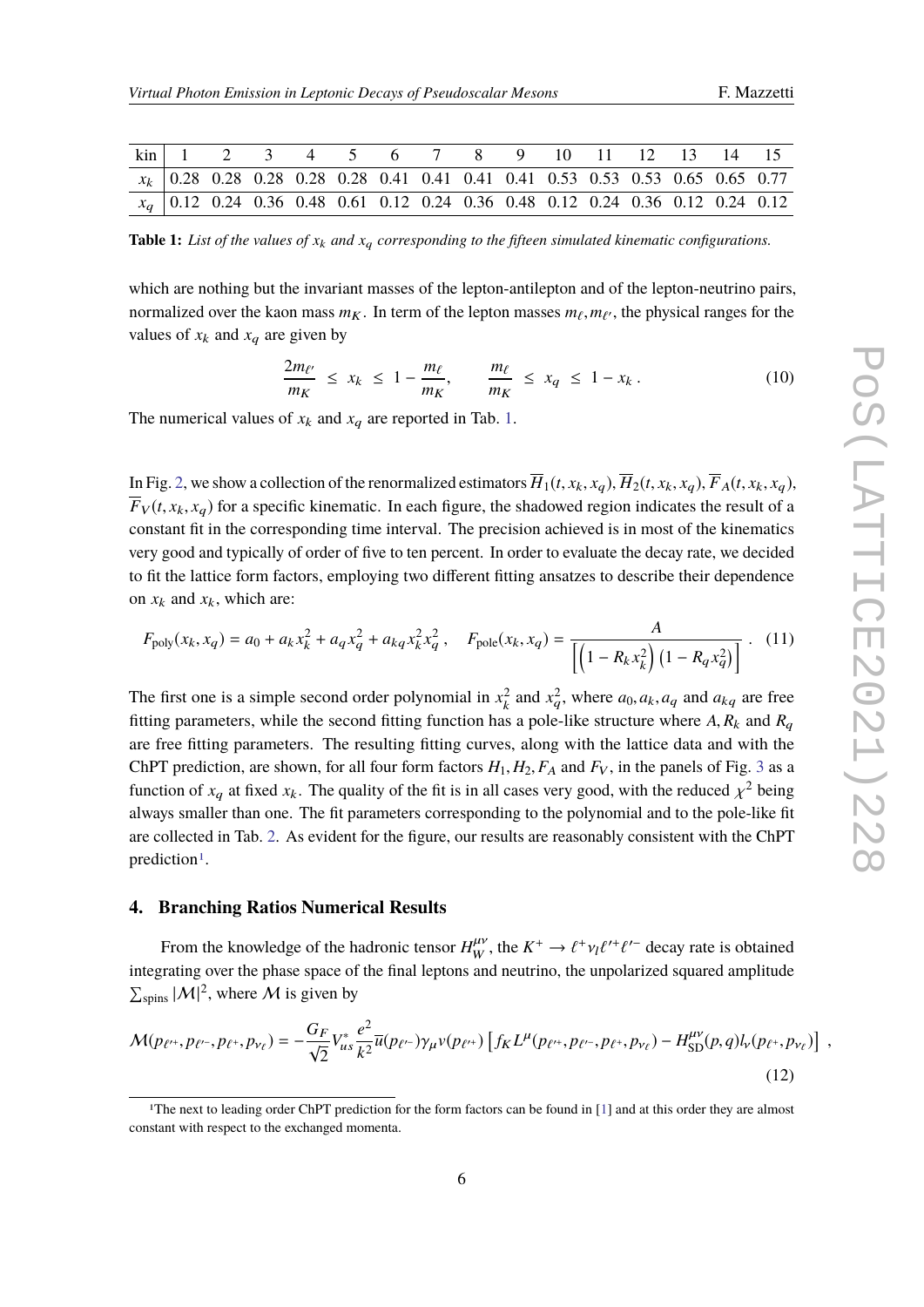<span id="page-6-0"></span>

|       | $a_0$      | $a_k$     | $a_a$        | $a_{ka}$     |            | $R_k$     | $R_q$     |
|-------|------------|-----------|--------------|--------------|------------|-----------|-----------|
| H     | 0.1745(88) | 0.122(28) | 0.121(30)    | $-0.30(12)$  | 0.1792(78) | 0.453(88) | 0.40(10)  |
| H2    | 0.198(21)  | 0.347(88) | $-0.02(4)$   | $-0.1(3)$    | 0.217(17)  | 0.87(12)  | $-0.2(2)$ |
| $F_A$ | 0.0319(47) | 0.02(4)   | $-0.037(13)$ | 0.42(20)     | 0.0320(30) | 0.74(50)  | 0.0(3)    |
| $F_V$ | 0.0911(41) | 0.045(18) | 0.0282(56)   | $-0.035(32)$ | 0.0921(38) | 0.38(13)  | 0.233(49) |

**Table 2:** *Values of the fit parameters for all the form factors, as obtained from the polynomial and pole-like fit of Eq. [\(11\)](#page-5-2).*

where

$$
L^{\mu}(p_{\ell^{++}}, p_{\ell^{-}}, p_{\ell^{+}}, p_{\nu_{\ell}}) = m_{\ell} \overline{u}(p_{\nu_{\ell}})(1+\gamma_5) \left\{ \frac{2p^{\mu} - k^{\mu}}{2pk - k^2} - \frac{2p^{\mu}_{\ell^{+}} + k\gamma^{\mu}}{2p_{\ell^{+}}k + k^2} \right\} v(p_{\ell^{+}}),
$$
 (13)

$$
l^{\mu}(p_{\ell^+}, p_{\nu_{\ell}}) = \overline{u}(p_{\nu_{\ell}})\gamma^{\mu}(1-\gamma_5)\nu(p_{\ell^+})\,. \tag{14}
$$

In the previous equation, *p* is the four-momentum of the kaon,  $k = p_{\ell^{\prime+}} + p_{\ell^{\prime-}}$ , and  $q = p_{\ell^+} + p_{\nu_\ell}$ . In Eq. [\(12\)](#page-5-3), the first term in the square parentheses gives the decay rate in the approximation in which the decaying kaon is treated as a point-like particle and includes the radiation from both the meson and charged lepton <sup>[2](#page-6-1)</sup>. Except for the kaon decay constant  $f_K$ , the non-perturbative contribution to the rate is entirely contained in the second term of Eq. [\(12\)](#page-5-3). When  $\ell = \ell'$ , since the final state leptons are interestinguished to exchange contribution in which the momenta nearly and negative interspected indistinguishable, the exchange contribution, in which the momenta  $p_{\ell^+}$  and  $p_{\ell^+}$  are interchanged, must be added to the amplitude  $M$  via the replacement

$$
\mathcal{M}(p_{\ell^{r+}}, p_{\ell^{r-}}, p_{\ell^{+}}, p_{\nu_{\ell}}) \to \mathcal{M}(p_{\ell^{r+}}, p_{\ell^{r-}}, p_{\ell^{+}}, p_{\nu_{\ell}}) - \mathcal{M}(p_{\ell^{+}}, p_{\ell^{r-}}, p_{\ell^{r+}}, p_{\nu_{\ell}}) \,.
$$
 (15)

In terms of  $\sum_{\text{spins}} |\mathcal{M}|^2$ , the branching ratio for  $K^+ \to \ell^+ \nu_l \ell^{\prime+}$  $\prime$ <sup>-</sup> is given by

$$
BR\left[K^{+} \to \ell^{+} \nu_{\ell} \ell^{\prime +} \ell^{\prime -}\right] =
$$
\n
$$
\frac{S}{2m_{K} \Gamma_{K}(2\pi)^{8}} \int \sum_{spins} |\mathcal{M}|^{2} \delta\left(p - p_{\ell^{+}} - p_{\nu_{\ell}} - p_{\ell^{\prime +}} - p_{\ell^{\prime -}}\right) \frac{d^{3} p_{\ell^{+}}}{2E_{\ell^{+}}} \frac{d^{3} p_{\nu_{\ell}}}{2E_{\ell^{\prime +}}} \frac{d^{3} p_{\ell^{\prime -}}}{2E_{\ell^{\prime -}}}, \quad (16)
$$

where  $\Gamma_K = 5.3167(86) \times 10^{-17}$  GeV is the total decay rate of the  $K^+$  [\[10\]](#page-10-9), and S is a symmetry factor that takes the value  $S = 1$  for  $\ell \neq \ell'$  and  $S = 1/2$  for  $\ell = \ell'$ . We used the FeynCalc package of Mathematica [\[11\]](#page-10-10) to compute  $\sum_{\text{spins}} |\mathcal{M}|^2$ . For the phase space integration we performed a Monte Carlo integration by employing the GSL implementation of the VEGAS algorithm [\[12\]](#page-10-11).

Our final lattice predictions for the branching ratios are collected in Tab. [3,](#page-8-1) where we compare our result with the recent lattice determination of  $[4]$ , with the ChPT prediction<sup>[3](#page-6-2)</sup> and with the available experimental measurements. We remark that a proper study of the systematic errors in both our numerical analysis and the one from [\[4\]](#page-10-3) has yet to be done. In both cases, indeed, it has been employed only one gauge ensemble at unphysical lattice meson masses. Finally, in Fig. [4](#page-9-0) we show a comparison between the contribution to the decay rate coming from the point-like term, from

<span id="page-6-2"></span><span id="page-6-1"></span><sup>2</sup>This term is frequently referred to as the *inner-bremsstrahlung* contribution.

<sup>&</sup>lt;sup>3</sup>We reconstruct the branching ratios using the NLO ChPT formulae presented in [\[1\]](#page-10-0) for the SD form factors and setting the low energy constant  $F = f_K / \sqrt{2}$ .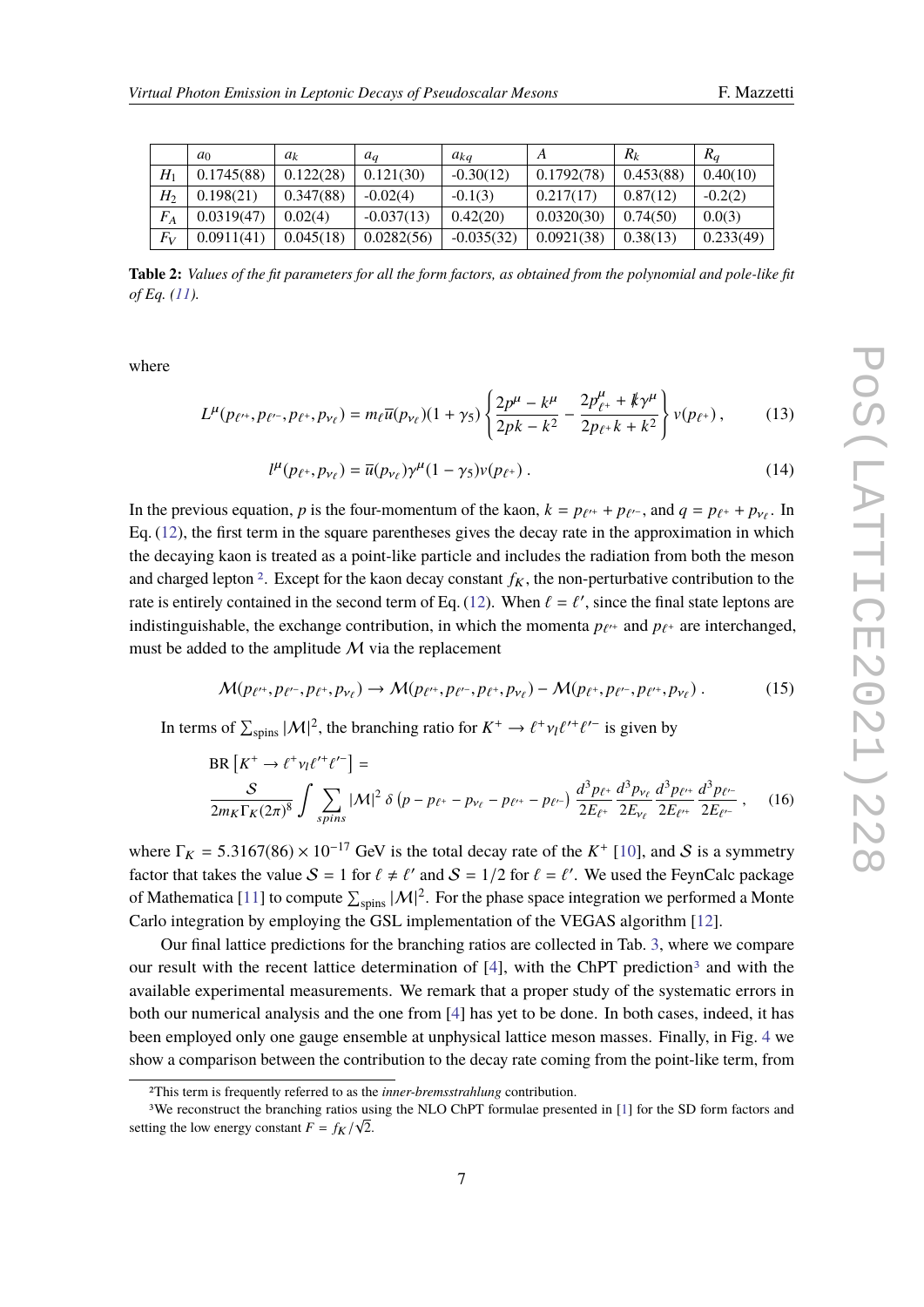<span id="page-7-0"></span>

**Figure 2:** *Extraction of the form factors <sup>F</sup>*A, *<sup>F</sup>*V, *<sup>H</sup>*1, *<sup>H</sup>*<sup>2</sup> *from the plateaux of the corresponding estimator. The data refer to the kinematic configuration with*  $x_k = 0.41$  *and*  $x_q = 0.48$ *.* 

the SD term and from the interference between the two. Clearly, all the information about the kaon internal structure (i.e. from  $H_{SD}^{\mu\nu}$ ) are contained in the latter two contributions. For the processes in which the weak current creates an electron, the SD contribution is by far the most dominant one in the branching ratios, because of the helicity suppression of the point-like term.

### **5. Conclusion**

We presented a strategy to compute, using Lattice QCD, the amplitudes and branching ratios for the decays  $P \to \ell v_{\ell} \ell^{\prime +} \ell^{\prime -}$ , where *P* is a pseudoscalar meson and  $\ell$  and  $\ell^{\prime}$  are charged leptons. In particular, we demonstrate how the four structure dependent (SD) form fectors can be determined and particular, we demonstrate how the four structure-dependent (SD) form factors can be determined and separated from the point-like contribution. We apply the developed formalism to the four channels of  $K \to \ell v_{\ell} \ell^{\prime +} \ell^{\prime -}$  decays, where  $\ell$  and  $\ell^{\prime} = \mu$  or  $e$ , in an exploratory Lattice QCD computation at a single lattice spacing and at unphysical light-quark masses. We demonstrate that all four SD form factors,  $F_V$ ,  $F_A$ ,  $H_1$  and  $H_2$  can be determined with good precision and used to calculate the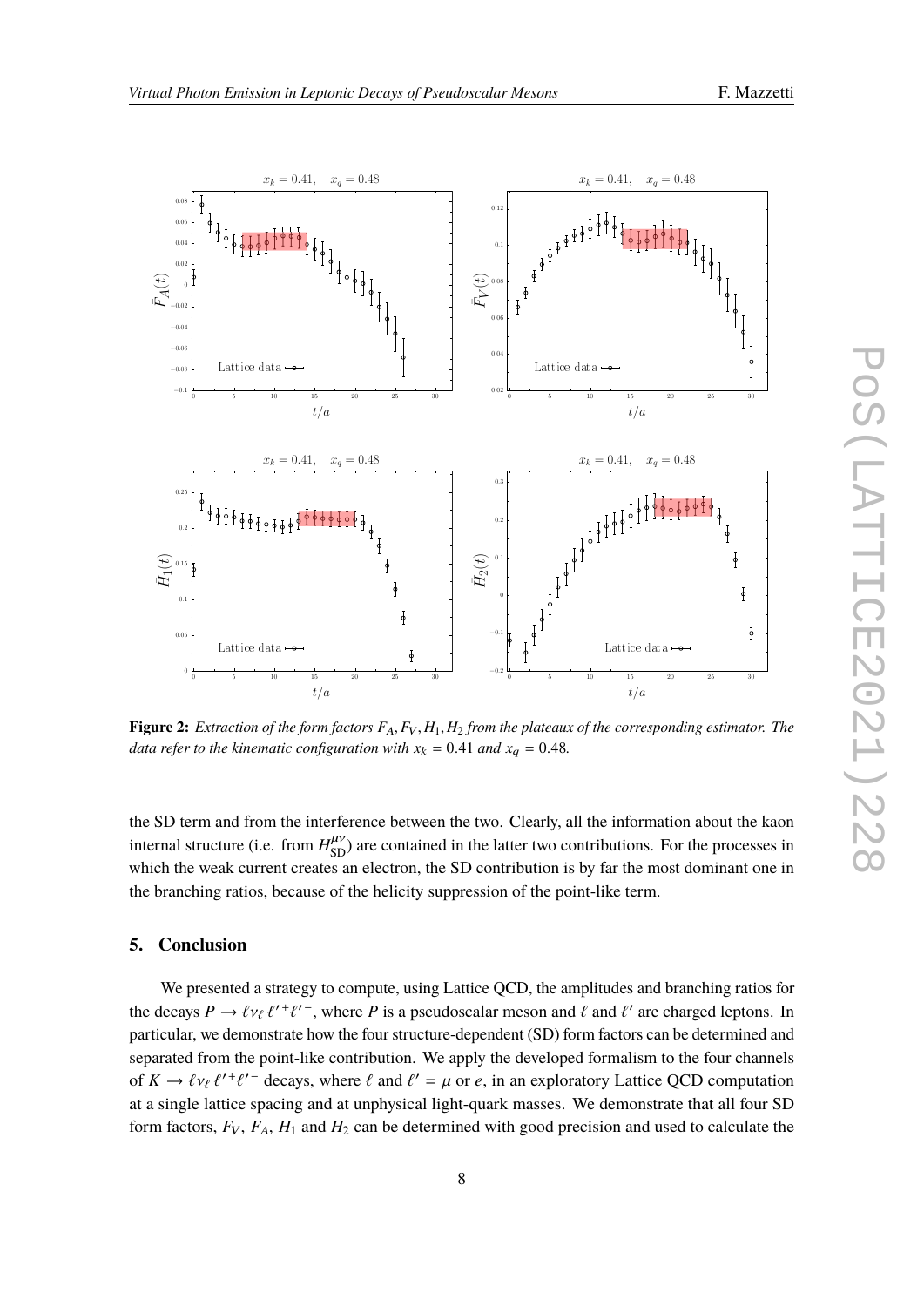

<span id="page-8-0"></span>

**Figure 3:** *The fitting functions corresponding to the polynomial and the pole-like fit of Eqs. (***??***), (***??***) are plotted, along with the lattice data, as function of*  $x_q$  *and at a fixed value of*  $x_k = 0.28$ *. The red line corresponds to the ChPT prediction at NLO.*

<span id="page-8-1"></span>

| Channels                                | our Lattice                | Lattice $[4]$              | ChPT.                   | experiments                    |
|-----------------------------------------|----------------------------|----------------------------|-------------------------|--------------------------------|
| $Br[K \to \mu \nu_{\mu} e^+ e^-]$       | $8.28(14) \times 10^{-8}$  | $11.08(39) \times 10^{-8}$ | $8.25 \times 10^{-8}$   | $7.93(33) \times 10^{-8}$ [13] |
| $Br[K \rightarrow e \nu_e \mu^+ \mu^-]$ | $0.761(50) \times 10^{-8}$ | $0.94(8) \times 10^{-8}$   | $0.62 \times 10^{-8}$   | $1.72(45) \times 10^{-8}$ [14] |
| $Br[K \rightarrow e \nu_e e^+ e^-]$     | $1.95(11) \times 10^{-8}$  | $3.29(35) \times 10^{-8}$  | $1.75 \times 10^{-8}$   | $2.91(23) \times 10^{-8}$ [13] |
| $Br[K \to \mu \nu_\mu \mu^+ \mu^-]$     | $1.178(37) \times 10^{-8}$ | $1.52(7) \times 10^{-8}$   | $1.1.10 \times 10^{-8}$ |                                |
|                                         |                            |                            |                         |                                |

**Table 3:** *Comparison of our results for the branching ratios*  $Br[K^+ \to \ell^+ \nu_{\ell} \ell'^+ \ell'^-]$  *with the results from*<br>Bef. (4), the results obtained wing the NLO ChBT predictions for the SD form factors and with the experim *Ref.* [\[4\]](#page-10-3)*, the results obtained using the NLO ChPT predictions for the SD form factors and with the experiments f l 3, l 4]. The experimental results of*  $K \to e v_e e^+ e^-$  *and*  $K \to \mu v_\mu e^+ e^-$  *are the extrapolated values from*  $m \to 150$  *MeV and 145 MeV to m*  $\to 140$  *MeV that is the lower autum agraidand in our phase apa <sup>m</sup>*ee <sup>&</sup>gt; <sup>150</sup> *MeV and 145 MeV to <sup>m</sup>*ee <sup>&</sup>gt; <sup>140</sup> *MeV, that is the lower cut we considered in our phase space integration for*  $m_{ee}$ *. The extrapolation formulae are given in Ref. [\[13\]](#page-10-12). We stress that our lattice determinations, as well as the ones from [\[4\]](#page-10-3), are affected by systematic uncertainties due to the missing continuum and physical point extrapolations.*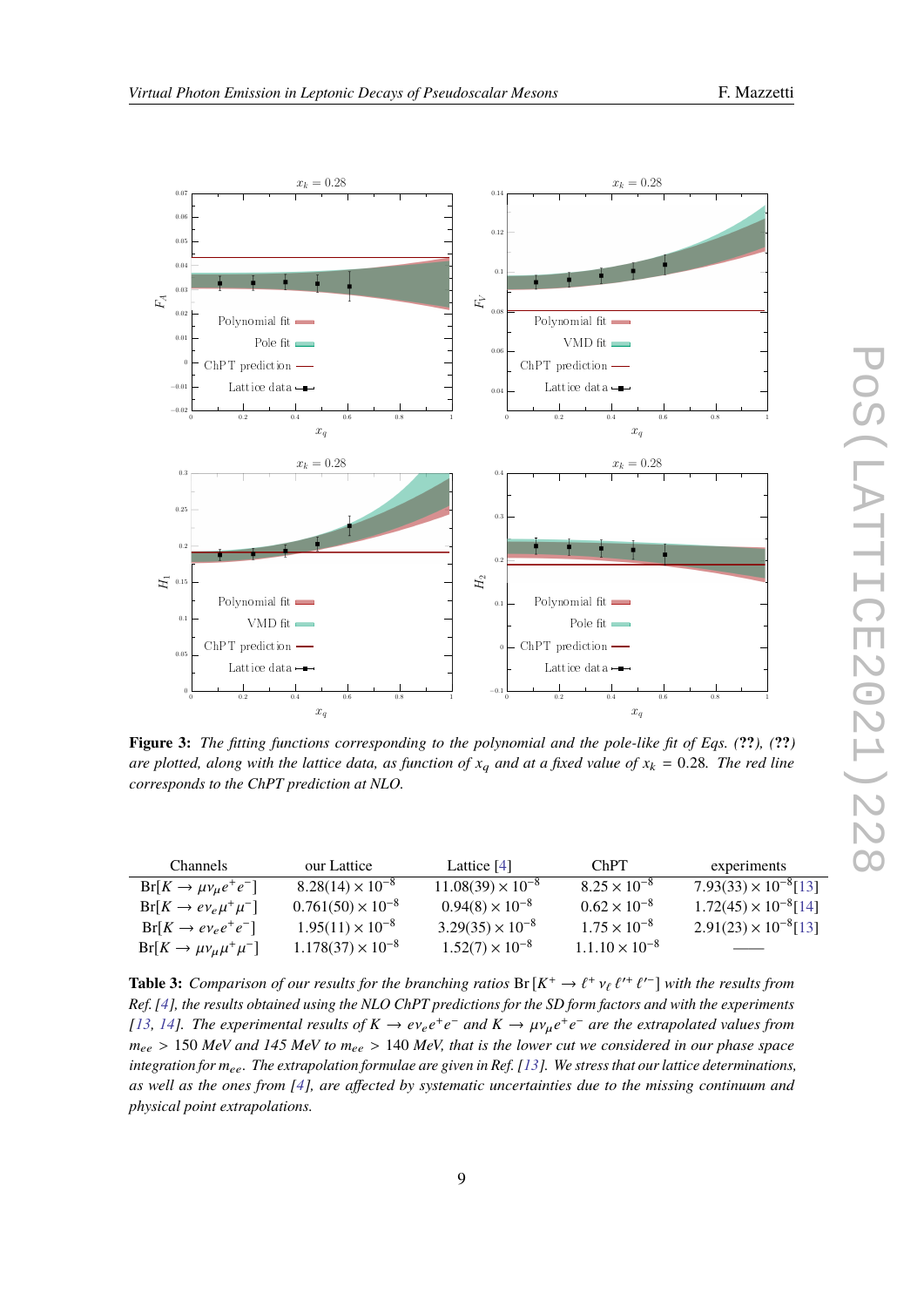corresponding branching ratios. In spite of the unphysical quark masses used in this simulation, it has been interesting and instructive to compare our results with those from experiment (where available) and from NLO ChPT. As can be seen from Tab. [3,](#page-8-1) the results are generally in reasonable semi-quantitative agreement. Our future work will focus on controlling and reducing the systematic uncertainties resulting from the absence of continuum, chiral and infinite-volume extrapolations. We will also work to extend the method to heavier pseudoscalar mesons, for which the analytic continuation to Euclidean time gives rise to enhanced finite-volume effects due to the presence of internal lighter states. A theoretical, model independent, prediction for such processes will be very useful to test the validity of the Standard Model and for the search of New Physics.

<span id="page-9-0"></span>

**Figure 4:** *A comparison among the point-like, SD and interference contribution to the decay rate for the various channel. For the channels with different leptons in the final state we plot the differential decay rate* <sup>∂</sup>Γ(*x*<sup>k</sup> )/∂*x*<sup>k</sup> *. Instead, for the channels with same leptons in the final state, we plot the integrated decay rate*  $\Gamma(x_k, x_{k'} > x_k^{cut})$  as a function of the common lower cut on the invariant mass of the two possible  $l^+ l^-$  pairs.